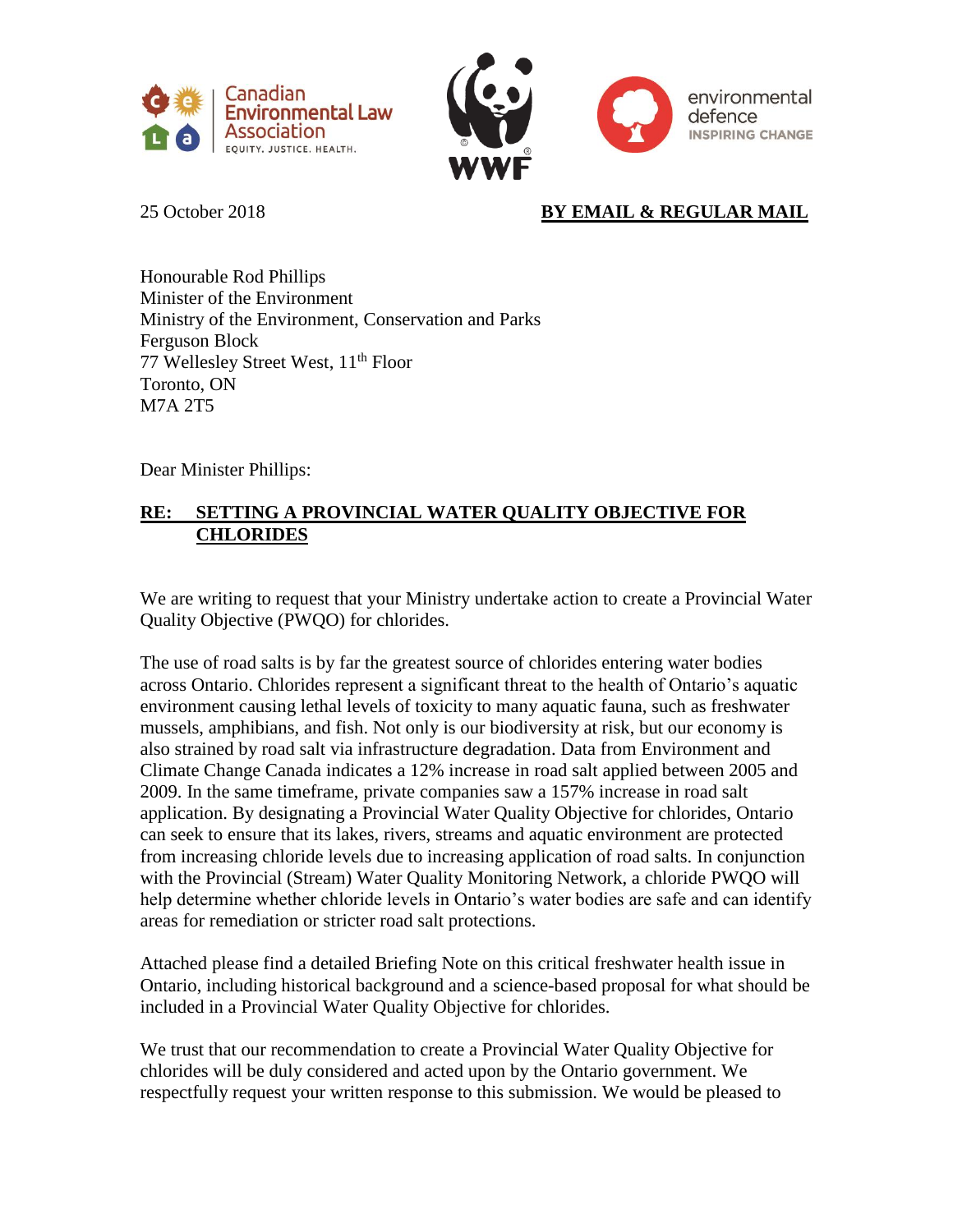



meet with you or staff to further discuss these necessary

improvements to protecting Ontario's aquatic environment from the significant threat of road salts.

Yours truly,

## **CANADIAN ENVIRONMENTAL LAW ASSOCIATION**

Theresa McClenaghan, Executive Director and Counsel

# **WORLD WILDLIFE FUND - CANADA**

legan leshe

Megan Leslie, President & CEO

## **ENVIRONMENTAL DEFENCE**

Tim Gray, Executive Director

Attachment

CC: Dianne Saxe, Environmental Commissioner of Ontario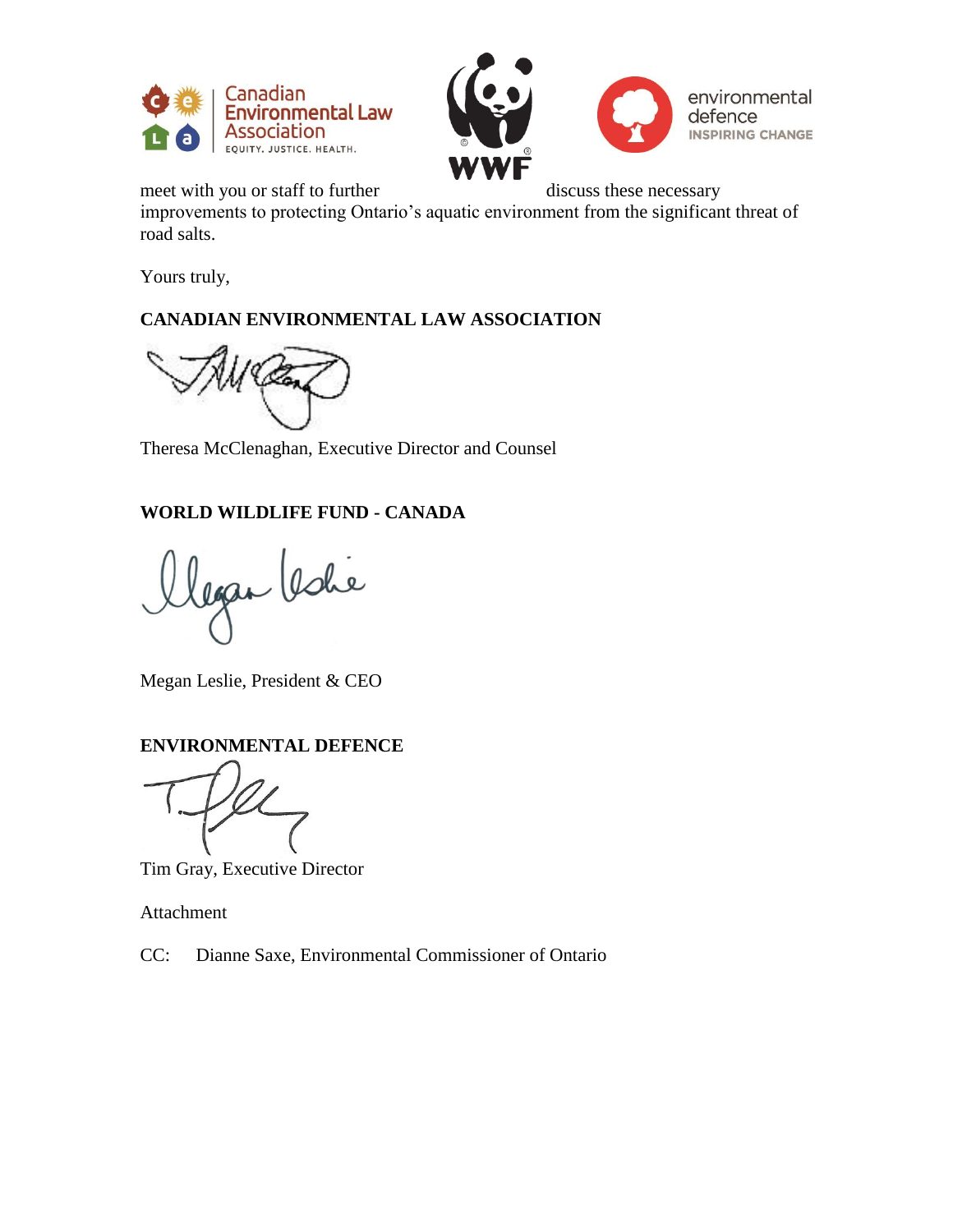



#### **SETTING A PROVINCIAL WATER QUALITY OBJECTIVE FOR CHLORIDES** Briefing Note 25 October 2018

Road salts represent a significant threat to the health of Ontario's aquatic environment. By designating a Provincial Water Quality Objective (PWQO) for chlorides, Ontario can seek to ensure that its lakes, rivers, streams and aquatic environment is protected from increasing chloride levels due to increasing application of road salts. In conjunction with the Provincial (Stream) Water Quality Monitoring Network, a PWQO for chlorides will help determine whether chloride levels in Ontario's water bodies are safe and can identify areas for remediation or stricter road salt protections.

Under the *Constitution Act, 1867*, protecting fresh water and aquatic environments is shared provincial and federal jurisdiction. As such, this brief describes relevant federal and inter-jurisdictional initiatives that help to shed light on current road salt use and chloride pollution and that highlight the available science that can be drawn upon to develop a PWQO for chloride. Although there is a Canadian Water Quality Guideline for chloride, it is necessary to build on that information to determine a PWQO for Ontario, as the use is higher and the urbanization is denser than elsewhere in the country.

#### **PART I - ROAD SALT USE IN ONTARIO**

Determining current road salt use in Ontario is challenging because there are no mandatory reporting requirements (federally<sup>1</sup> or provincially<sup>2</sup>) and the federal voluntary program for road salt management only applies to medium and large municipalities. That said, some general data is available. According to a 2011 Canadian Council of Ministers of the Environment ("CCME") study, 97% of road salt used in Canada is in the form of NaCl, 2.9% is in the form of CaCl<sub>2</sub>, and  $0.1\%$  as MgCl<sub>2</sub> and KCl<sup>3</sup>. In a study of the 1997 to 1998 winter, Ontario had the highest chloride use<sup>4</sup> on roadways in Canada, estimated at 1,148,570 tonnes<sup>5</sup>. This represented almost 40% of the total release of chlorides into the environment for all of Canada.<sup>6</sup> Data from Environment and Climate Change Canada indicates a 12% increase in road salt applied between 2005 and 2009. In the same timeframe, private companies saw a  $157\%$  increase in road salt application<sup>7</sup>. Not only does road salt use take a toll on the aquatic environment, it's estimated that corrosion and environmental costs of chloride-based products amount up to a minimum \$496 per tonne on average<sup>8</sup>.

Much of the data is now about 20 years out of date. More recent numbers suggest that a peak of 4.18 million tonnes was used on Canadian roads between 2001 and 2009<sup>9</sup>, representing only the data from municipal and provincial road organizations that have voluntarily adopted the federal Code of Practice for the Environmental Management of Road Salts and submitted annual reports. The numbers are likely higher as sale and usage reporting often conflict<sup>10</sup>.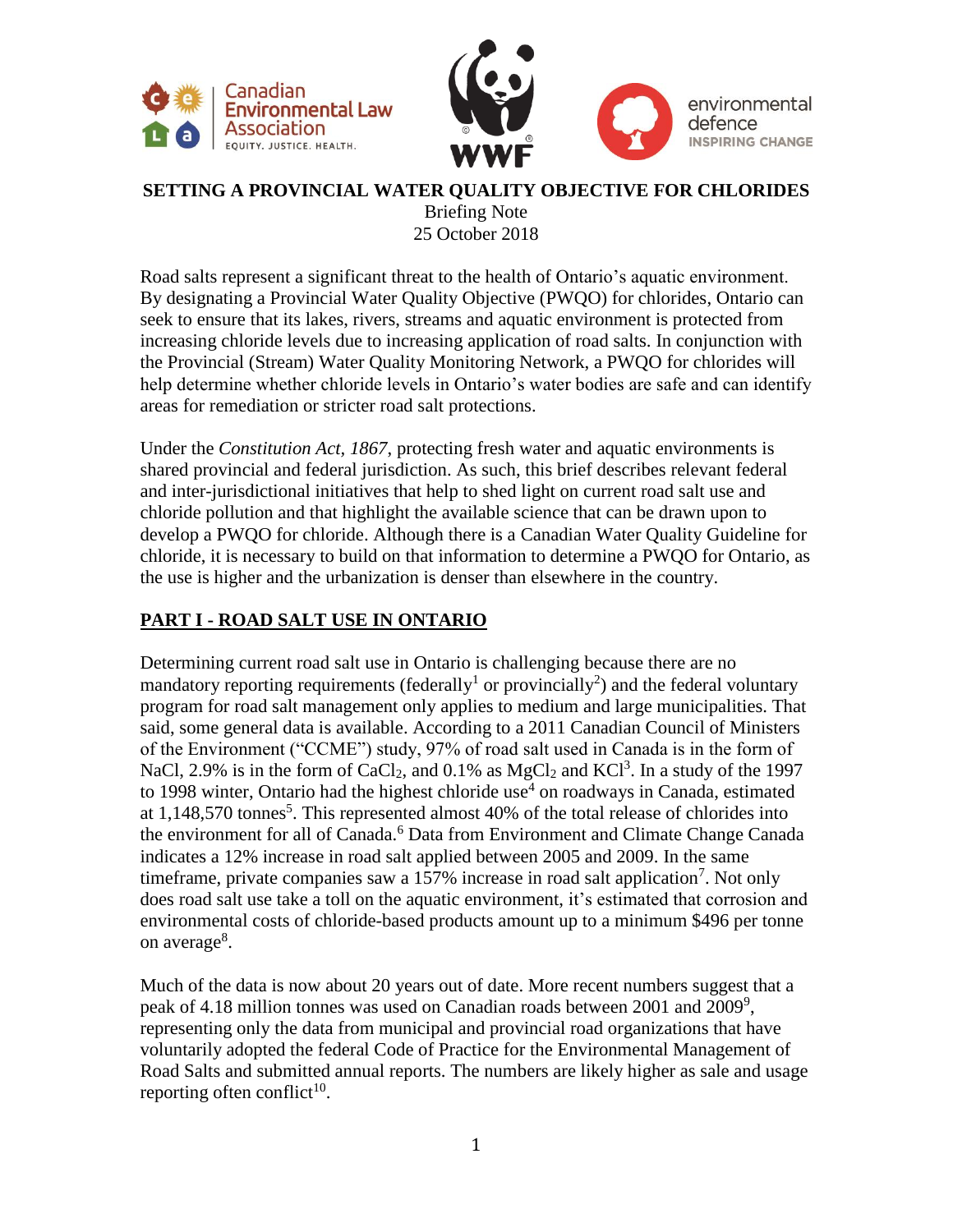



Despite the lack of current, comprehensive data on road salt use, chlorides have begun to consistently show up in increasing amounts in Ontario's water bodies. In fact, chloride concentrations above background are a commonly used indicator of increasing urbanization $11$ . The CCME study indicated that road salt is the single largest source of chloride entering Lake Ontario from local sources and is also a significant source of chloride loading in Lake Simcoe in Ontario<sup>12</sup>. Very high levels of chlorides can also be found in other Ontario waterways. In February 2011, samples taken from Cooksville Creek, a Lake Ontario tributary in Mississauga, Ontario, reported chloride levels as high as  $20,000$ mg/ $L^{13}$ in the winter. By comparison, the Ontario Drinking Water Guideline for chlorides is  $250$ mg/ $L^{14}$ , and seawater chloride concentration are approximately  $19,230$ mg/ $L^{15}$ . In isolating the Provincial Water Quality Monitoring Network raw data for chlorides from October to March from 2009-2014, 415 samples tested above 120mg/L, which is the CCME recommendation for the protection of aquatic life<sup>16</sup>, with 79 of those samples testing above  $640$ mg/L<sup>17</sup>. The highest reading was  $5,410$ mg/L. Further, from 1975 to 2009, average chloride concentrations in Ontario's streams dramatically increased from under  $30$ mg/L to over  $50$ mg/L<sup>18</sup>. No longer can we consider this a winter problem, as several live chloride monitoring stations across Mississauga, ON (Cooksville Creek, Sheridan Creek, Credit River) show chloride levels in ranges that are unhealthy and lethal for aquatic species in summer months of July and August<sup>19</sup>. This legacy contamination is a consequence of chloride overloading in the winter, and an inability of our soils and flora to uptake chlorides.

## **PART II - THE PROVINCIAL WATER QUALITY OBJECTIVES PROCESS**

Provincial Water Quality Objectives provide important guidance for making water quality management decisions in Ontario. PWQOs are "numerical and narrative criteria which serve as chemical and physical indicators representing a satisfactory level for surface waters … and, where it discharges to the surface, the ground water of the Province."<sup>20</sup> They are "set at a level of water quality which is protective of all forms of aquatic life and all aspects of the aquatic life cycles during indefinite exposure to the water."<sup>21</sup> PWQOs do not apply to drinking water and, instead, apply to raw water.

The process for setting a PWQO is set out in a 1992 MOEE publication entitled "Ontario's Water Quality Objective Development Process" (*PWQO Process* document). The *PWQO Process* document describes the process for setting both a PWQO and a Provincial Water Quality Guideline (PWQG). A PWQO is a numerical limit "recommended to protect all forms of aquatic life cycles during indefinite exposure and to protect recreational water uses" and are established when a defined minimum information base is available<sup>22</sup>. PWQGs are used when there is some "scientifically sound aquatic toxicological data available with which to assess potential aquatic environmental impacts, but there is not enough information to meet the minimum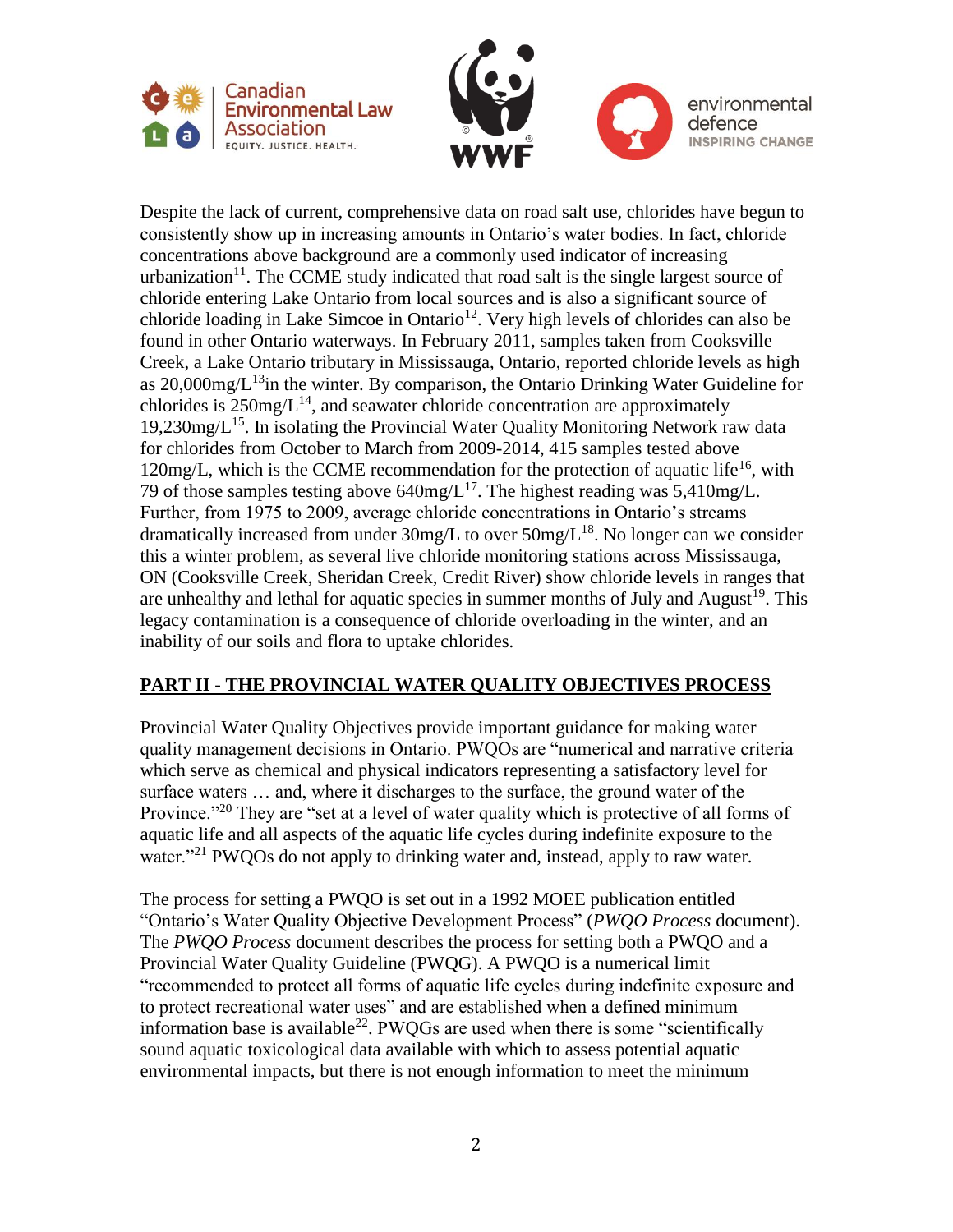



requirements for setting a PWQO."<sup>23</sup> PWQGs are intended to become PWQOs when enough data is available.

To prioritize substances for which to set a PWQO, the 1992 *PWQO Process* document describes the Effluent Monitoring Priority Pollutants List (EMPPL), which is used to identify a list of contaminants of greatest concern for Ontario<sup>24</sup>. The EMPPL no longer seems to exist. The document then states that requests for new candidate substances "originate in various pollution control activities of the [Ministry of the Environment, Conservation and Parks] and from other Ministries<sup>"25</sup>. In this regard, the Ontario government has identified chlorides as a contaminant of concern in both the Water Quality in Ontario 2014 Report<sup>26</sup> and Ontario's Great Lakes Strategy 2016 Progress Report. In the 2016 Progress Report, Ontario calls for protection of rivers and streams from salt contamination, recognizes that chloride concentrations have been increasing and that a portion of applied road salt stays in the environment and moves slowly<sup>27</sup>. Because of the pollution control activities related to road salts already underway, Ontario should extend this work and designate a PWQO for chlorides. With the usage of road salts increasing during the winter months, and the scientific data indicating persistent occurrence in the aquatic environment, as well as the harm to environmental and aquatic health, chlorides should be ranked high as a priority for immediate action.

As listed in the *PWQO Process* document, there are several minimum data requirements to set a PWQO<sup>28</sup>. There are different data requirements for toxicity and mutagenicity, and different requirements for fish, invertebrates, and algae/aquatic plants. The PWQO must be derived from literature conforming to the following rules for minimum data<sup>29</sup>:

For fish:

- Toxicological data from at least three different species including at least one coldwater fish species (e.g. Rainbow trout) and one warm-water fish species (e.g. Fathead minnow) must be present.
- At least one fish species must be resident in Ontario.
- Marine or brackish water species must not be used.
- The data must include two different chronic whole organism responses (e.g. mortality, growth, reproduction), and at least one of these must involve an early life stage.
- Acute lethal responses are generally not used to meet minimum data requirements for an Objective except where a convincing case can be made that they are indicative of chronic lethality.

For invertebrates:

- At least two different orders of invertebrates must be represented, one of which must be from the class Crustacea.
- Marine or brackish water species must not be used.
- Data from no more than one tropical invertebrate species may be used.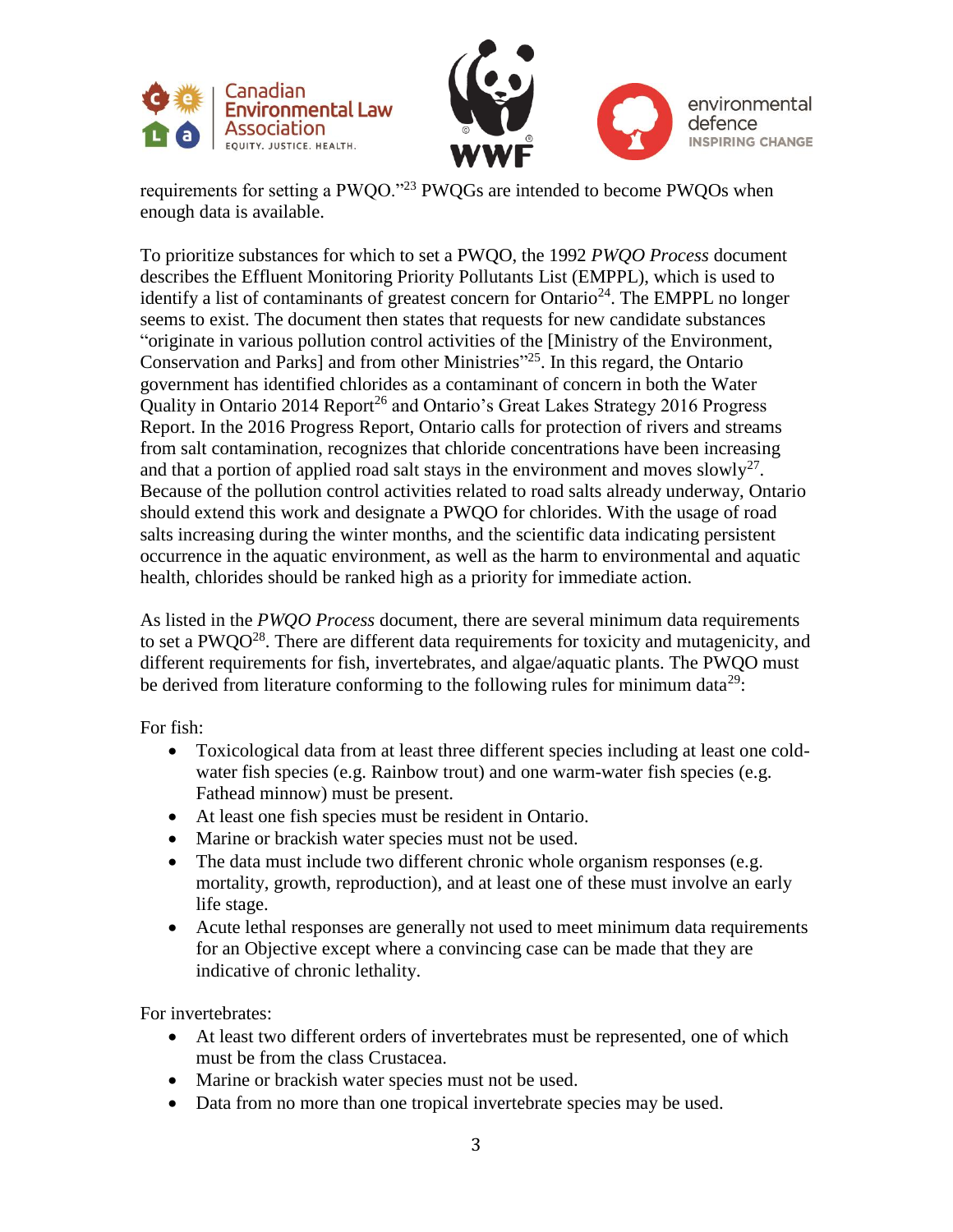



- Data must include two different responses and at least one of these must involve an early life stage.
- Acute lethality data are generally not used except when a convincing case can be made that acute lethal responses are indicative of chronic lethality.

Algae/Aquatic Plants

- At least one algae or aquatic plant species must be represented.
- Algae/plants must be freshwater species resident in temperate North America.

Data on bioaccumulation is also required for a PWQO. This includes the bioconcentration factor and information on the potential effects in predators and/or human consumers of contaminated biota<sup>30</sup>.

There are additional requirements to set a PWQO for mutagenicity:

- Data must be derived from freshwater aquatic organisms.
- Data must be from tests which expose organisms for a period of time permitting adequate cell division or DNA replication.
- Data must be available for at least three primary studies demonstrating mutagenic events or mutagenicity related diseases in aquatic bacteria, plant, invertebrate or vertebrate species.
- Minimal data set must include results from at least one vertebrate study and must not include results from more than one plant or bacterial study.

As demonstrated below, the CCME data set requirements for Canadian Water Quality Guidelines meets the minimum data set requirements to set a PWQO. Chlorides represent a significant threat to the health of Ontario's aquatic environment causing lethal levels of toxicity to many aquatic fauna, such as freshwater mussels $^{31}$ , amphibians<sup>32</sup>, and fish<sup>33</sup>.

#### **PART III - CHLORIDES AS A PWQO**

The Ontario government should immediately begin the above process to designate chlorides as a PWQO. Ontario needs to ensure that chloride usage is monitored and decreased to protect the health of our aquatic environment.

In 2001, Environment Canada and Health Canada released its Priority Substances List Assessment Report for Road Salts. The report concluded that "road salts that contain inorganic chloride salts with or without ferrocyanide salts should be considered 'toxic' under [*Canadian Environmental Protection Act*] 1999 because of tangible threats of serious or irreversible environmental damage."<sup>34</sup> Despite this finding, road salts have never been added to Schedule 1 of *CEPA*. Instead, the Government of Canada published the voluntary Code of Practice for the Environmental Management of Road Salts (Code of Practice) in 2004. In 2012, the five-year review of the Code of Practice was released.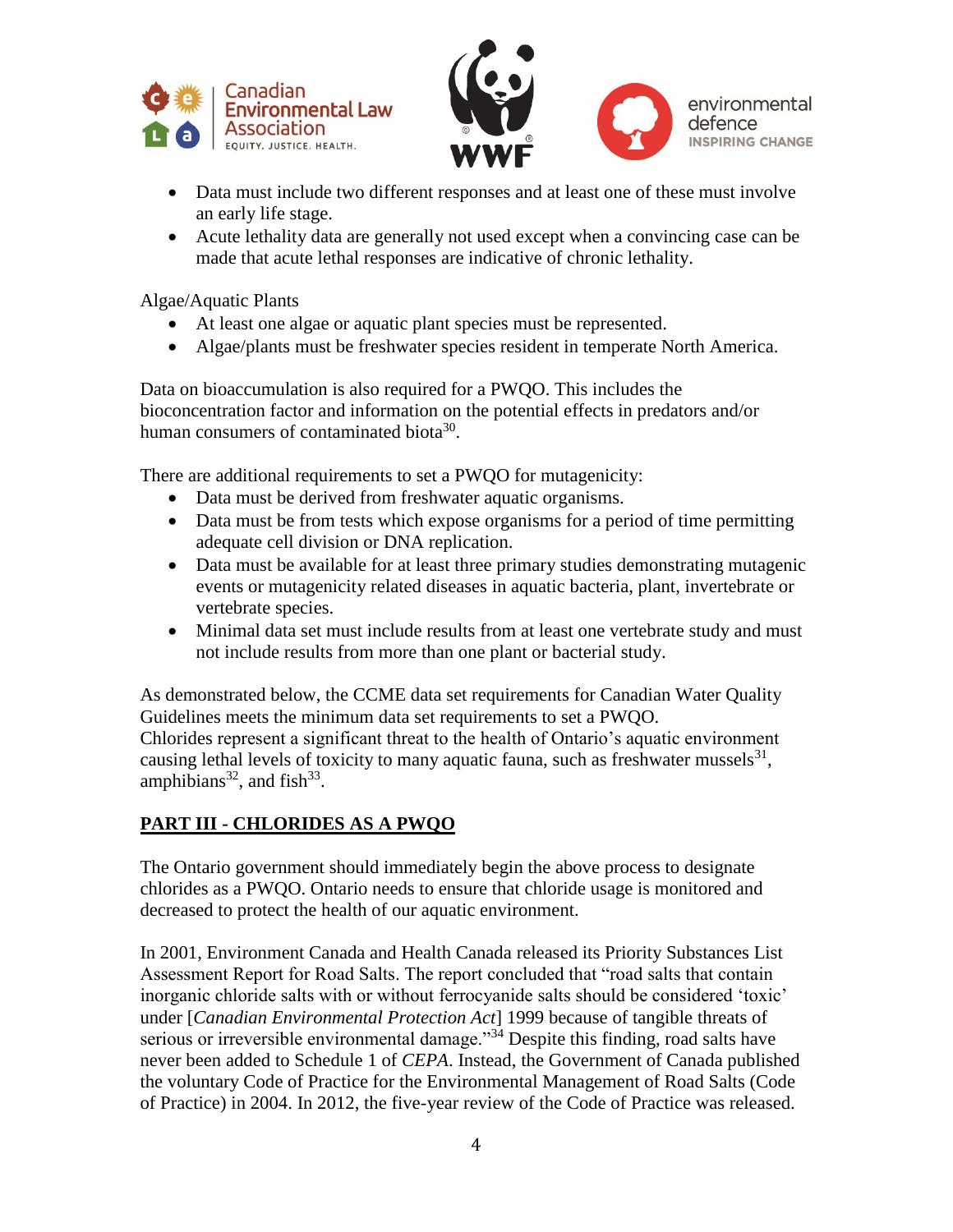



In its conclusion, the report recognized that the environmental impacts of road salts had been widely documented, and that the result of numerous studies indicated that "the concentration of chlorides in the environment are approaching or surpassing levels that are harmful to aquatic organisms and remains an issue both in the short term and long term." In a follow-up report for 2013-2014, Environment and Climate Change Canada reported that 196 road organizations reported under the Code of Practice, well below their target of 220 organizations<sup>35</sup>. Another review of this code is scheduled for 2019. Federal initiatives alone will not be sufficient to address the particular concerns about road salts use in Ontario.

The data to support a PWQO for chlorides is numerous and is discussed in the CCME study. To set a Canadian Water Quality Guideline for freshwater long and short-term exposure to chlorides, CCME used CCME protocol with the statistical (Type A) approach. The data requirements for the long-term exposure guideline for freshwater environments are as follows:

Fish

• Three species, including at least one salmonid and one non-salmonid.

Aquatic Invertebrates

- Three aquatic or semi-aquatic invertebrates, at least one of which must be planktonic crustacean. For semi-aquatic invertebrates, the life stages tested must be aquatic.
- It is desirable, but not necessary, that one of the aquatic invertebrate species be either a mayfly, caddisfly, or stonefly.

Aquatic Plants

- At least one study on a freshwater vascular plant or freshwater algal species.
- If a toxicity study indicates that a plant or algal species is among the most sensitive species in the data set, then this substance is considered to be phytotoxic and three studies on nontarget freshwater plant or algal species are required.

Data quality requirements for CCME indicate that primary and secondary no-effects and low-effects level data are acceptable to meet the minimum data set requirement<sup>36</sup>.

The data requirements for the short-term exposure guidelines for freshwater environments are as follows:

Fish

• Three species, including at least one salmonid and one non-salmonid.

Aquatic Invertebrates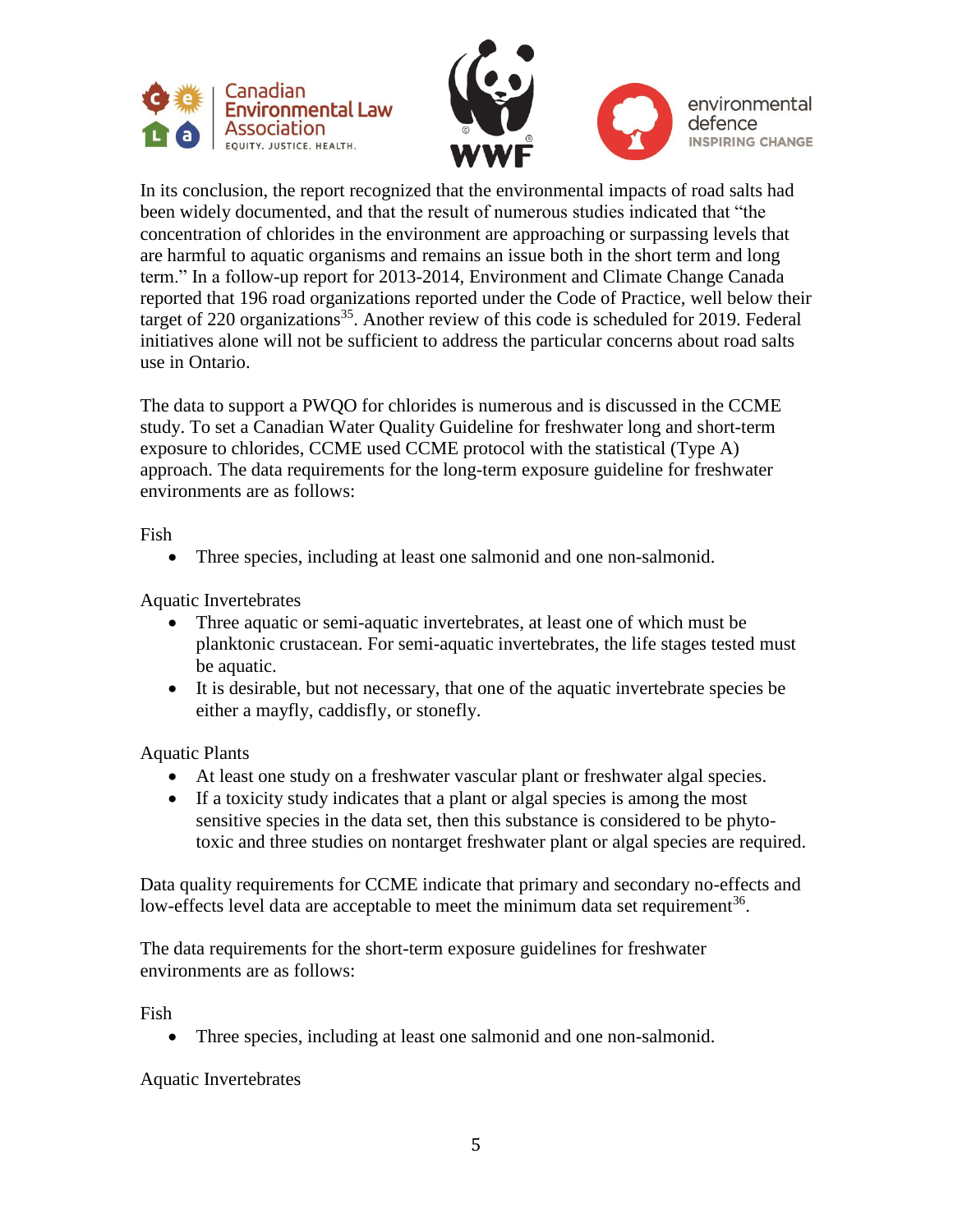



- Three aquatic or semi-aquatic invertebrates, at least one of which must be a planktonic crustacean. For semi-aquatic invertebrates, the life stages tested must be aquatic.
- It is desirable, but not necessary, that one of the aquatic invertebrate species be either a mayfly, caddisfly, or stonefly.

Plants

- Toxicity data for aquatic plants or algae are highly desirable, but not necessary.
- If a toxicity study indicates that a plant or algal species is among the most sensitive species in the data set, then this substance is considered to be phytotoxic and two studies on nontarget freshwater plant or algal species are required.

Data quality requirements for CCME indicate that primary and secondary no-effects and low-effects level data are acceptable to meet the minimum data set requirement<sup>37</sup>.

The data needed to create a CCME water quality guideline is similar to the data required to create a PWQO. CCME created a 120mg/L for long-term exposure to chlorides for the protection of aquatic life and a 640mg/L for short-term exposure to chlorides for the protection of aquatic life. This means that CCME had the necessary studies to create those guidelines, meaning that the necessary studies to create a PWQO exist. The studies CCME relied on are referenced at the end of their report.

Further, it is important to build upon the available research and consider the specific context in Ontario, which (as mentioned earlier) has higher road salt use than other regions of Canada. As well, some of the studies used by the CCME include sensitivities of species that are not native to Ontario which could have higher chloride tolerances. Field studies done by staff from the Toronto Region Conservation Authority have found that species native to Ontario are more sensitive than those used by the CCME; specifically that native benthic invertebrate species are sensitive to concentrations considerably lower than  $120 \text{ mg/L}^{38}$ .

## **PART IV - CONCLUSIONS**

For the foregoing reasons, it is concluded that while Ontario has made progress on dealing with the significant threat of road salts to Ontario's aquatic environment, Ontario could still do more by creating a PWQO for chlorides.

In particular, it is recommended that Ontario explore and build on the science used by CCME to set short and long-term freshwater chloride guidelines for the protection of the aquatic environment. Ontario can use the CCME data requirements to set a PWQO for chlorides.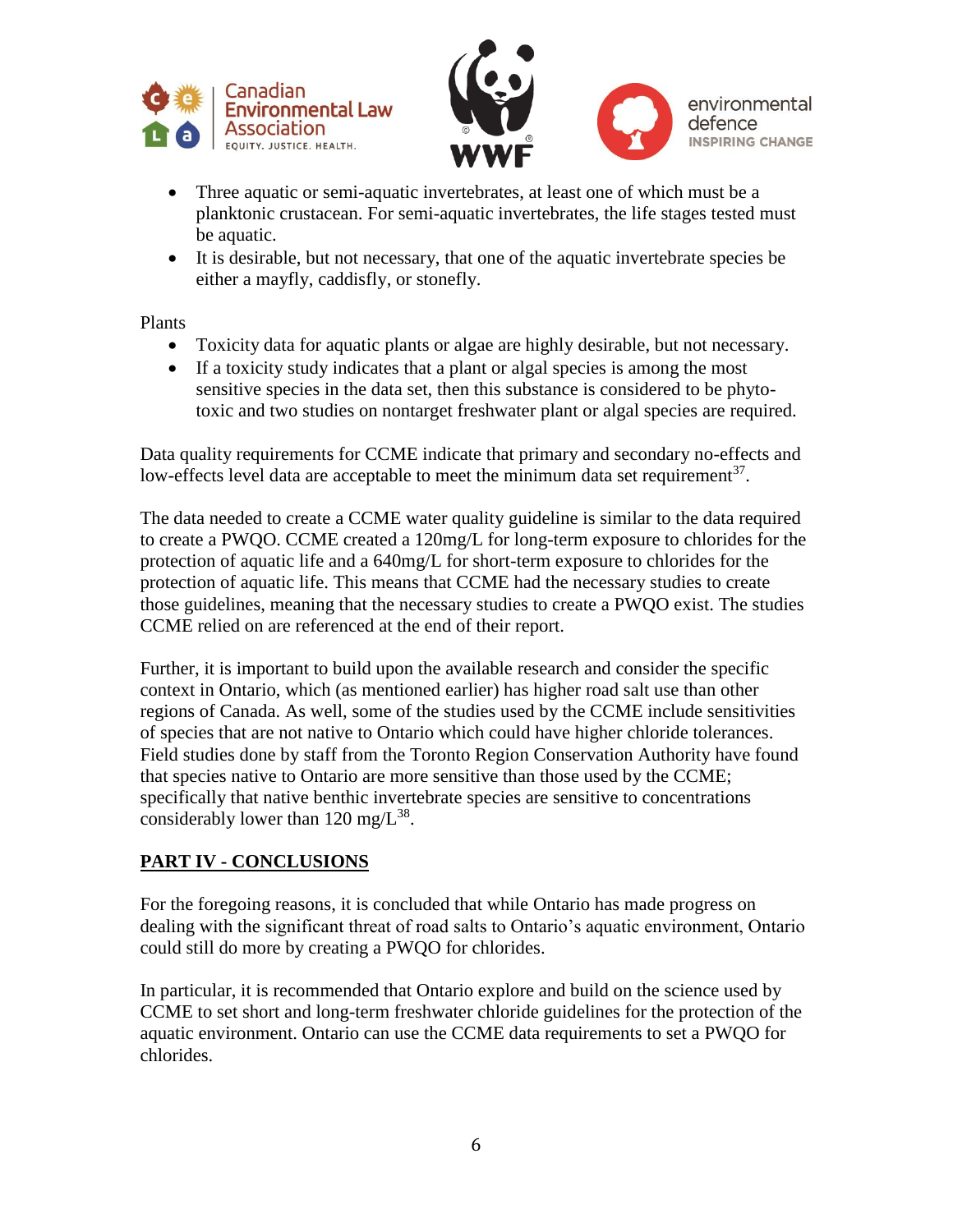



#### ENDNOTES

 $<sup>1</sup>$  Despite chloride being identified as toxic in sufficient quantities by the Federal Government, Canada does</sup> not currently track chlorides under the National Pollutant Release Inventory.

 $2$  Ontario tracks chloride releases from a small number of sectors, such as electric power generation and metal mining, but not from other industries. See Canadian Council of Ministers of the Environment (CCME). 2011. Canadian water quality guidelines for the protection of aquatic life: Chloride (online: [http://ceqg-rcqe.ccme.ca/download/en/337?redir=1535032589\)](http://ceqg-rcqe.ccme.ca/download/en/337?redir=1535032589). In: Canadian environmental quality guidelines, 1999, Canadian Council of Ministers of the Environment, Winnipeg at 2.

<sup>3</sup> CCME, *supra* note 2 at 2.

<sup>4</sup> Including both road salt and dust suppressant applications.

<sup>5</sup> CCME, *supra* note 2 at 2.

6 *Ibid.*

 $<sup>7</sup>$  Environment Canada: Five-year review of progress: code of practice for the environmental management</sup> of road salts (online: [http://publications.gc.ca/site/eng/9.695258/publication.html\)](http://publications.gc.ca/site/eng/9.695258/publication.html).

<sup>8</sup> Shi, X., Veneziano, D., Xie, N. and Gon, J. 2013. Use of chloride-based ice control products for sustainable winter maintenance: A balanced perspective. Cold Regions Science and Technology 86, 104- 112.

<sup>9</sup> Environment and Climate Change Canada. 2012. Five-year Review of Progress: Code of Practice for the Environmental Management of Road Salts (online:

http://publications.gc.ca/collections/collection 2012/ec/En14-54-2012-eng.pdf) at 20.

<sup>10</sup> *Ibid* at 20-22.

<sup>11</sup> CCME, *supra* note 2 at 2.

<sup>12</sup> *Ibid.*

<sup>13</sup> *Ibid* at 2-3.

<sup>14</sup> Ontario Ministry of the Environment. 2003. Technical support document for Ontario drinking water standards, objectives and guidelines (online:

[http://www.ontla.on.ca/library/repository/mon/6000/10313601.pdf\)](http://www.ontla.on.ca/library/repository/mon/6000/10313601.pdf). This is an aesthetic guideline (eg, the point at which it can be tasted in the water).

<sup>15</sup> CCME, *supra* note 2 at 2.

<sup>16</sup> 120mg/L is the long-term exposure Canadian Water Quality Guideline for the Chloride ion for the protection of aquatic life, which is intended to protect against negative effects to aquatic ecosystem structure and function during indefinite exposures.

<sup>17</sup> 640mg/L is the short-term exposure Canadian Water Quality Guideline for the Chloride ion for the protection of aquatic life, which is intended to protect most species against lethality during severe but transient events, but not intended to protect all components of aquatic ecosystem structure and function. <sup>18</sup> Ontario Ministry of the Environment. 2011. Water Quality in Ontario 2010

Report (online: [http://www.ontla.on.ca/library/repository/mon/26004/316712.pdf\)](http://www.ontla.on.ca/library/repository/mon/26004/316712.pdf) at 59.

<sup>19</sup> Credit Valley Conservation Authority: Real-Time Monitoring (online: [https://cvc.ca/watershed](https://cvc.ca/watershed-science/watershed-monitoring/real-time-monitoring/)[science/watershed-monitoring/real-time-monitoring/\)](https://cvc.ca/watershed-science/watershed-monitoring/real-time-monitoring/).

<sup>20</sup> Ontario Ministry of Environment and Energy. 1994. Water management: policies, guidelines, provincial water quality objective (online[: https://www.ontario.ca/page/water-management-policies-guidelines](https://www.ontario.ca/page/water-management-policies-guidelines-provincial-water-quality-objectives)[provincial-water-quality-objectives\)](https://www.ontario.ca/page/water-management-policies-guidelines-provincial-water-quality-objectives).

 $^{21}$  *Ibid.* 

 $22$  Ontario Ministry of the Environment. 1992. Ontario's water quality objective development process (online: [http://agrienvarchive.ca/download/ON\\_watqual\\_obj\\_dev\\_1992.pdf\)](http://agrienvarchive.ca/download/ON_watqual_obj_dev_1992.pdf) at 4.

<sup>23</sup> *Ibid*.

<sup>24</sup> *Ibid* at 5.

<sup>25</sup> *Ibid* at 6.

 $^{26}$  Ontario Ministry of the Environment and Climate Change. 2016. Water Quality in Ontario 2014 Report (online: [https://www.ontario.ca/page/water-quality-ontario-2014-report\)](https://www.ontario.ca/page/water-quality-ontario-2014-report).